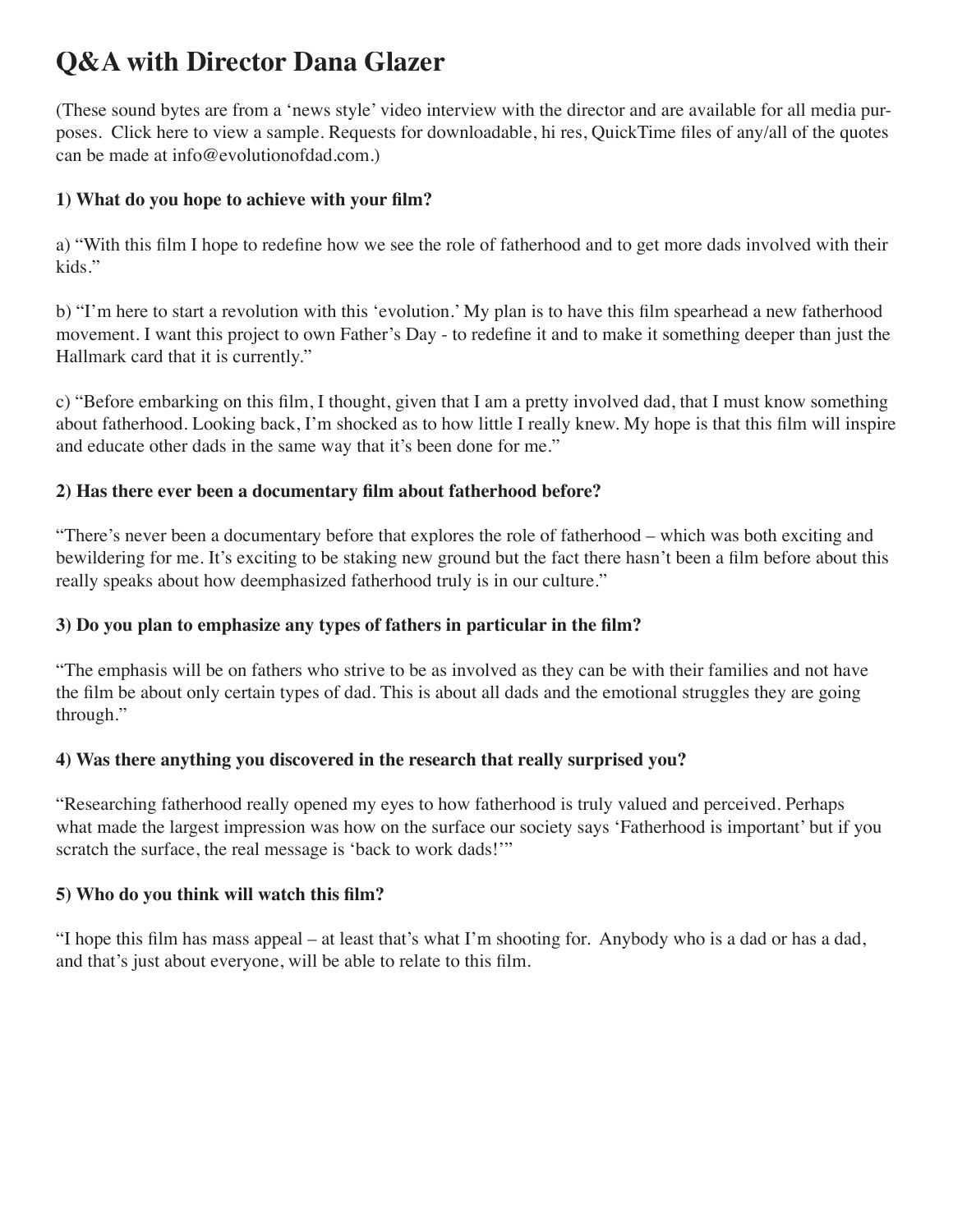#### **6) How evolved do you think dads of today really are?**

a) "Dads are definitely more involved with their families now than ever before and that's good. We'd like to think we're so evolved, but honestly, thirty years from now, they're going to look at us present-day dads like we were cavemen. So many dads of today still fall into the '50's traditional mode and between our society and the way many men see themselves, not that much has changed."

b) "If you never get to really know your kids, aside from maybe the occasional ballgame or vacation, most dads don't really know what they're missing. It's only the dads who have gotten a taste of really learning who their kids are, that can see it. There are certainly more involved dads now than ever before and my expectation is that this will only increase in time."

## **7) How do you think change can occur?**

a) "If you want to really create change, stop treating parental leave, childcare, work/family balance like they're women's issues. They're not. They're everyone's issues and only when we get the men in on the discussion will there be some change."

b) "Most of society's problems, like teen pregnancy, substance abuse, gang violence are partly due to a lack of a dad in the picture. The stunning truth is: if we get dads more involved with their kids, many of these problems can be fixed."

c) "We can cheerlead all we want about how important fatherhood is, but until men are willing to demand more work/family balance from their jobs, things will remain the same. The challenge is that most men's identities are so wrapped around being a breadwinner, that it's tough for them to change."

d) "My hope lies with GenY. I think that they're going to change things. There's been a lot of negative press about their being too self involved and demanding more fulfillment with work, but I see a big positive here. I believe that when they start having kids, they're going to demand more time with the family and this is going to change things."

#### **8) How do you feel about stay-at-home dads being labeled "Mr. Mom"?**

"When I was first starting the research on the project, I put up a bunch of fliers around our building to find other at home dads. I can remember going into the dry cleaners a few days later to check and see if any of the stubs had been torn off – only to discover that someone had scrawled 'Mr. Mom' on the flier. It really made me cringe. There are a lot of SAHD's I've spoken with who don't care about that label but personally, I don't agree with it. There's nothing 'mom' about being a 'dad.' That's not to say that one is more important than the other, but the roles are definitely different."

#### **9) What do you think about the media's emphasis on stay-at-home dads?**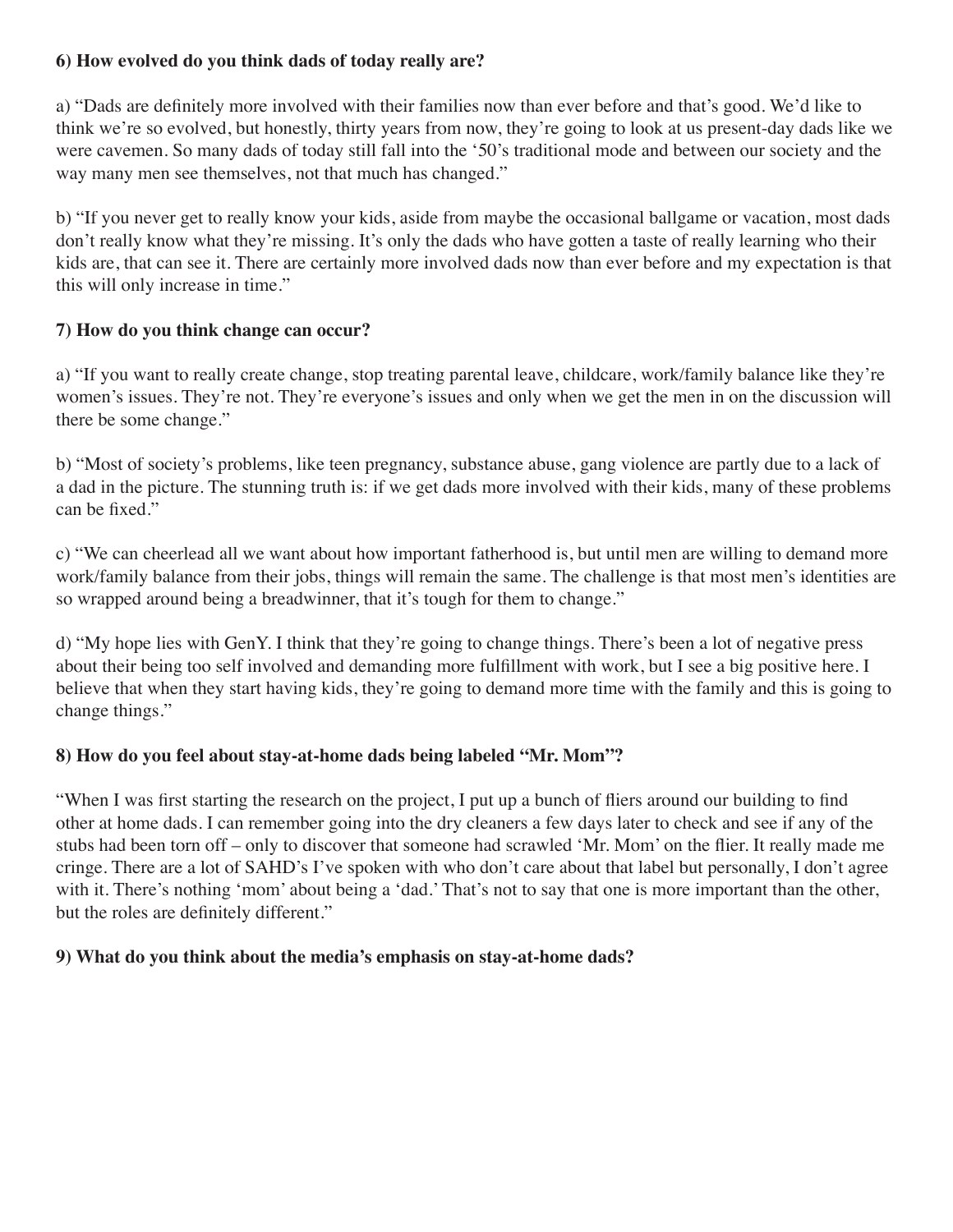"The stay-at-home dad story is a tired novelty that makes feminists and stay-at-home dads feel better about themselves, while working dads watching it think, 'Thank God that's not me.' So, what all these stories really do is support the status quo, because solely focusing on SAHD's skirts the larger social issues such as parental leave, gender equity and work/family balance."

## **10) What is your motivation for making this film?**

"Especially for the dads who are more at home, myself included, there's often a sense of isolation and frustration. I think that part of my interest in making this film is to connect to other dads out there and to validate how being more involved with one's kids is better for our families and for society as a whole. Imagine how it would be if dads overall spent more time with their kids. It would really change things!"

# **11) What is the most important factor that determines a father's involvement?**

"The single most important reason why a father is involved with his kids is because his wife sees the value of this and demands that he be this way. If she's not supportive, typically things generally revert to more traditional '50's idea of parents because it's so ingrained in us dads that our worth is based on our wallet size. Personally, I'm incredibly lucky to have a wife who believed in my role as a father."

## **12) How has being a dad changed you personally?**

a) "If you want to learn more about yourself, spend more time with your kids. You will see yourself in their young eyes in ways you've never seen yourself before. At least that's what happened to me and a lot of the involved dads I've interviewed."

b) "Before I became a dad I'd never changed a diaper. I didn't even feel comfortable holding a baby. Now, it's like breathing. You don't think about it. You just do it."

# **13) How has making this film changed you thus far?**

"After all the interviews we've done so far, whenever I'm now in public areas, I look at all the people and wonder whether their dad was there for them or not growing up. The sad truth is that the majority of people out there have either non-existent or bad relationships with their dads. You don't realize this picture until you go out there and start talking to lots of people about their dads."

#### **14) Tell us how you found yourself on the journey of making this film?**

"You have to understand that I've been passionate about filmmaking ever since I was nine years old and shooting little, animated Super-8 movies with my grandfather in my basement. I went to NYU Graduate Film School, won a Student Academy Award for my thesis film, got an agent and then sold a screenplay to some high profile Hollywood producers. But then things started to go south and I fell into a creative funk. When my